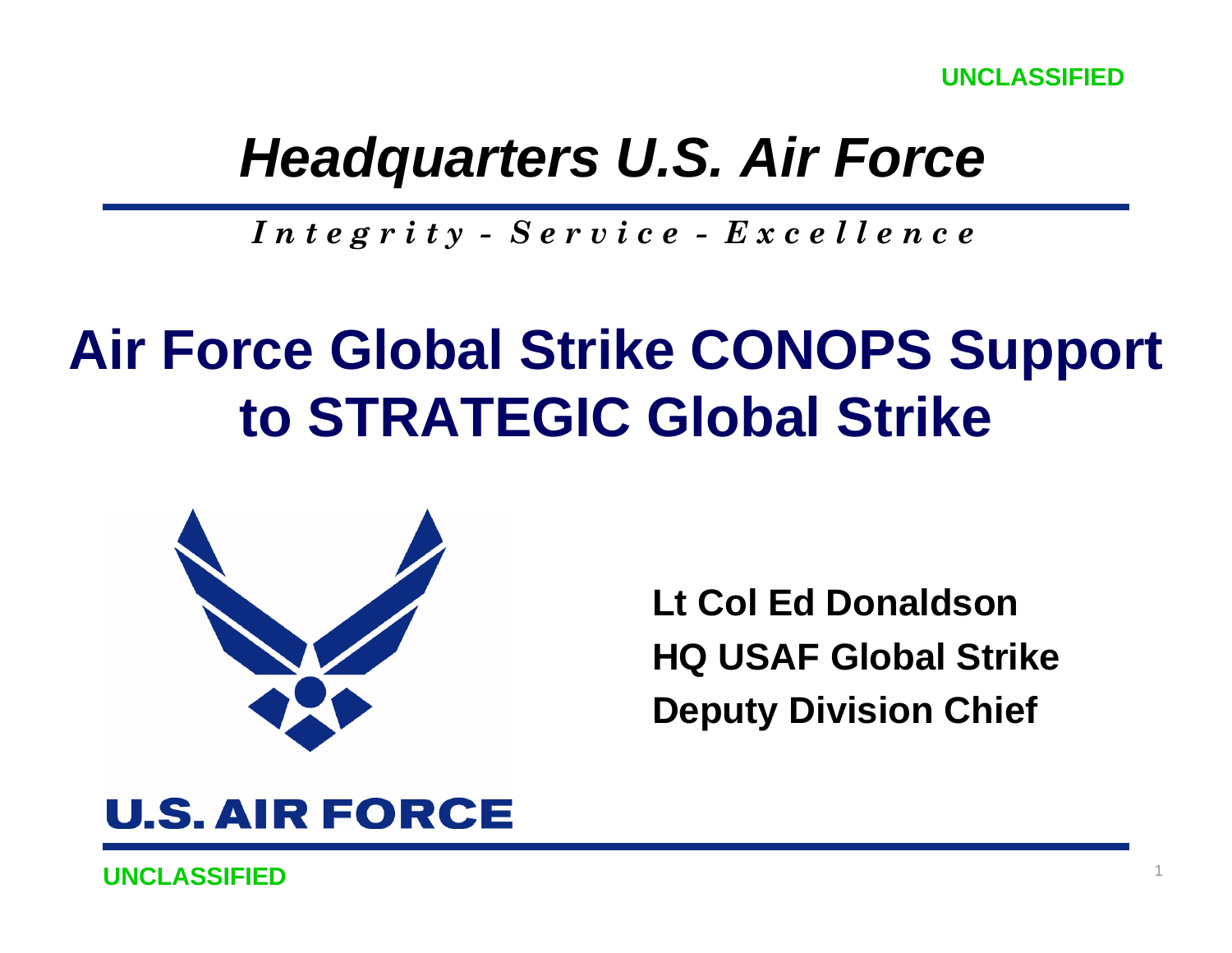



### ■ Introduction

- Points of Reference
- **Global Strike CONOPS Support**
- **Operational Capabilities**
- **Enabling Capabilities**
- **Global Strike CONOPS Effects**
- **Challenges**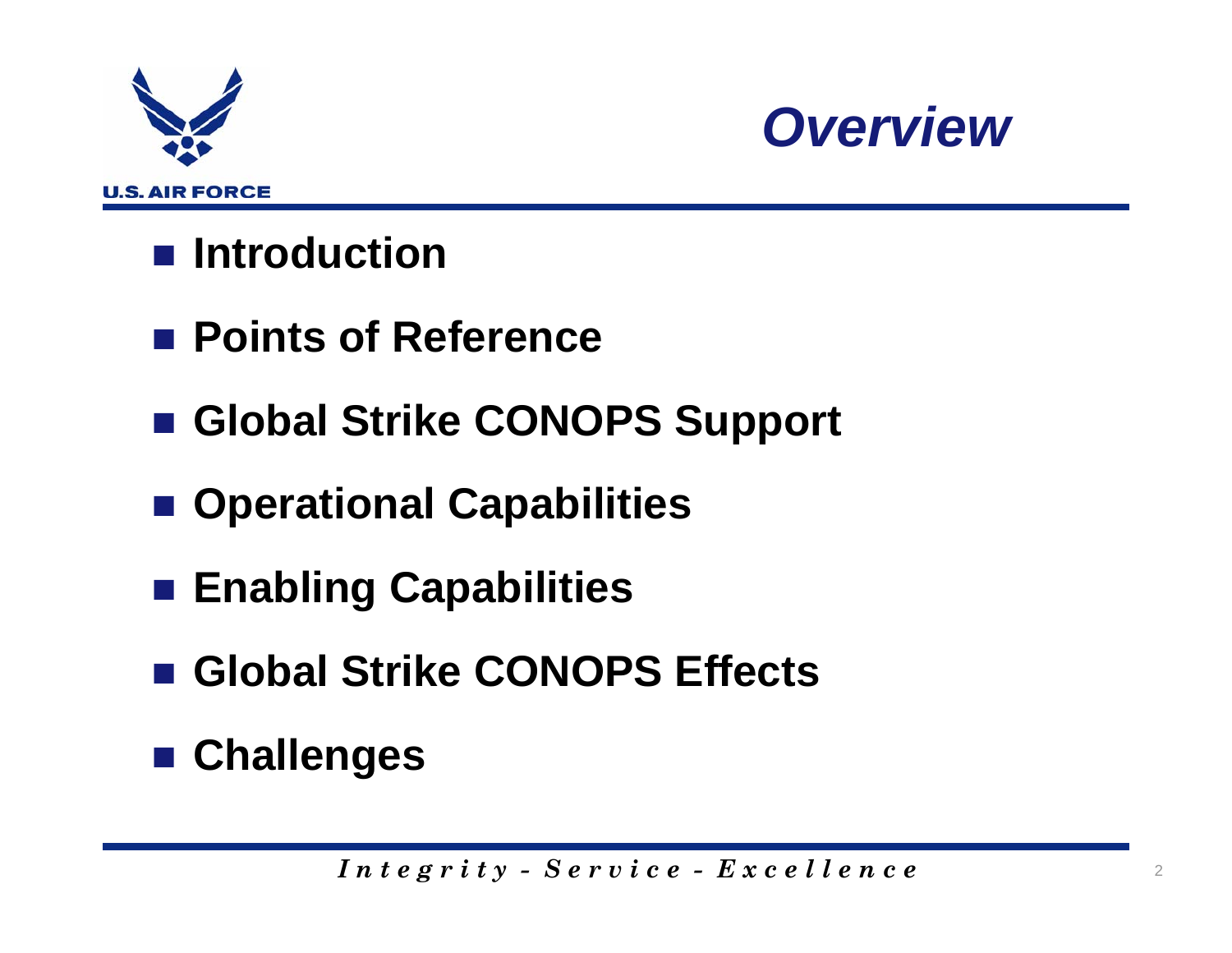

#### ■ Concept

■ AF Global Strike – Create operational and **strategic effects enabling joint forces to meet time and access challenges across a unified battlespace**

### **Capability**

- Long Range Strike Respond within hours to **days with persistence against broad range of targets**
- Prompt Global Strike Respond within hours **to minutes, in low volume, against high value targets**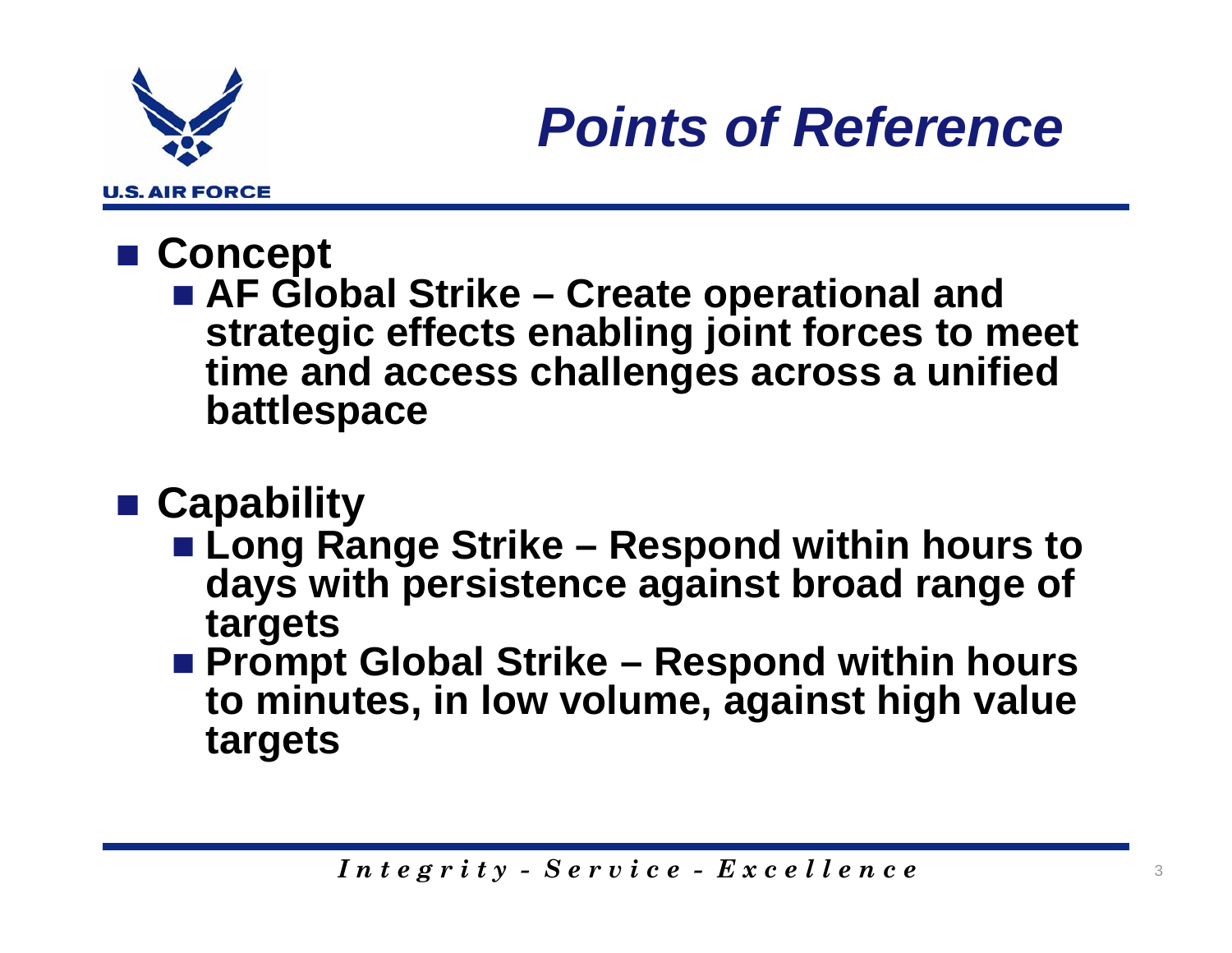

- **Critical role in Capabilities Based Planning**  $\blacksquare$  **Identify and describe effects** 
	- **Articulate capabilities needed to produce effects**
	- Commanders use the capabilities to **accomplish tasks in support of objectives**
- Accomplish an Air Force Capabilities **Review and Risk Assessment**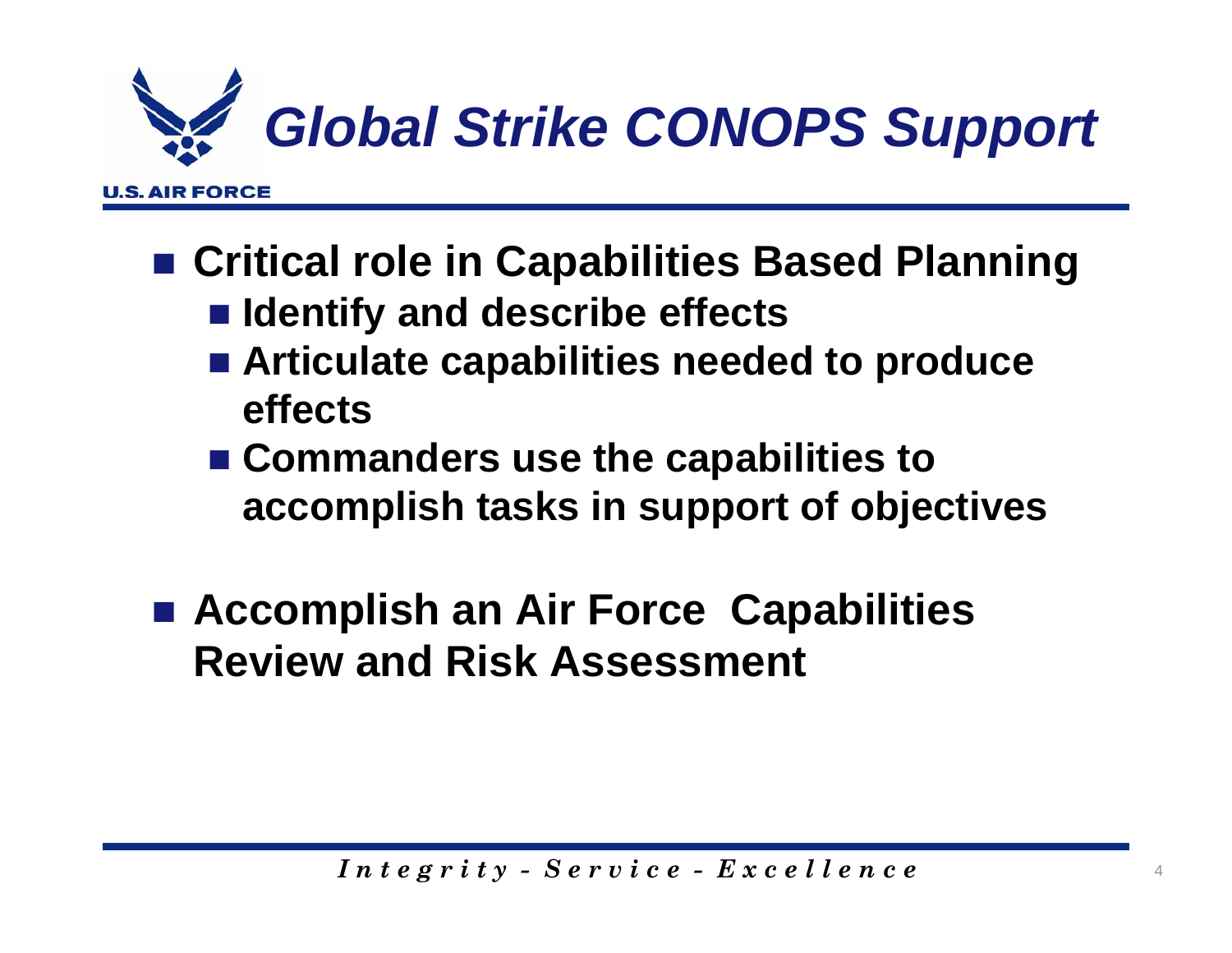

*Operational Capabilities*

- **Example Suppression of Enemy Air Defenses**
- **Air-to-Air Superiority**
- **E** Space Superiority
- in<br>Ma **Long Range Strike**
- **Intra-Theater Strike**
- Electronic Attack
- Network Attack
- **Influence Operations**
- **Example 3 Special Operations**

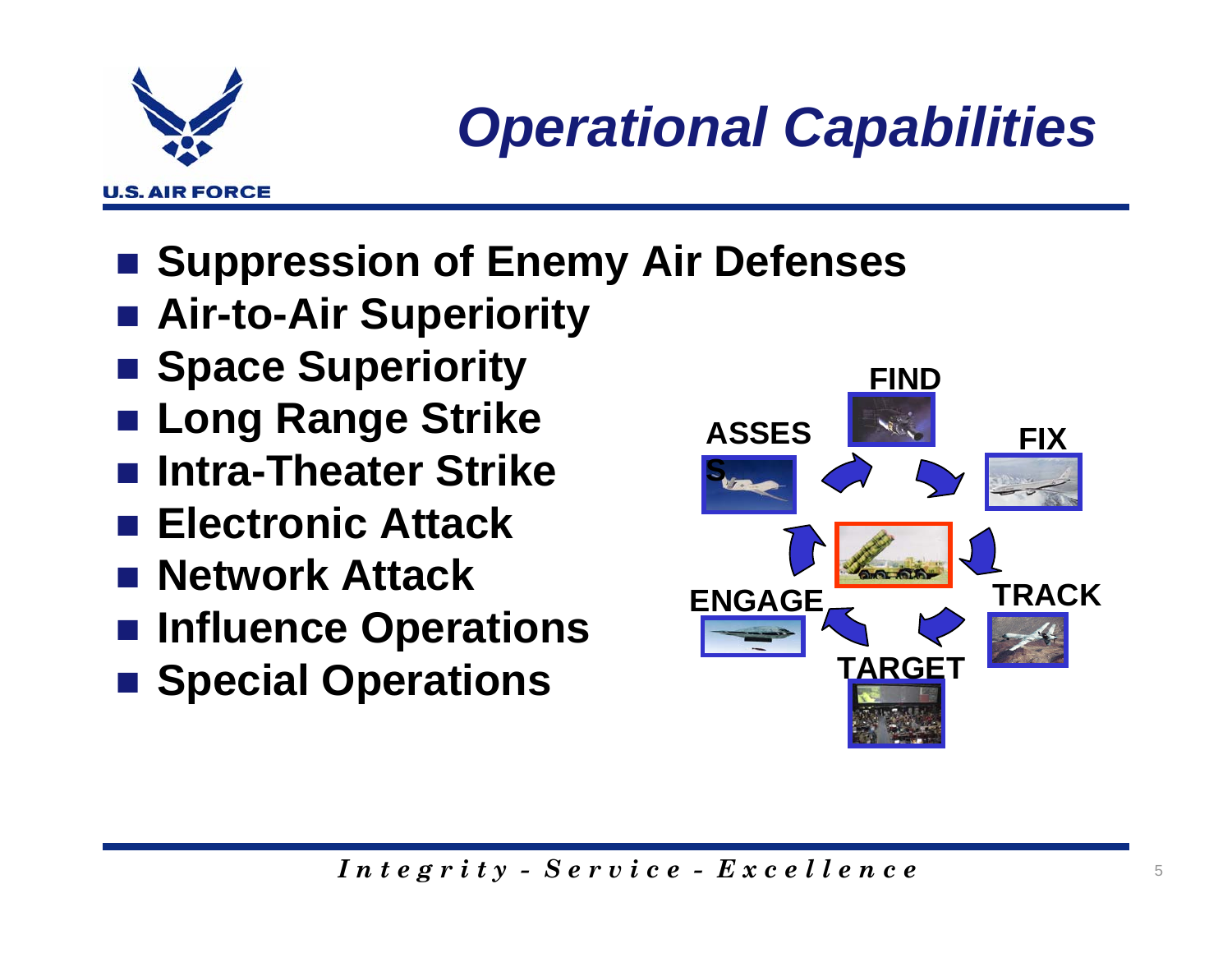

*Enabling Capabilities*

- **Command and Control**
- Surveillance and Reconnaissance
- **Intelligence**
- in<br>Ma **Network-Centric Warfare**
- **Global Mobility**
- Force Protection
- **Personnel Recovery**
- **Agile Combat Support**

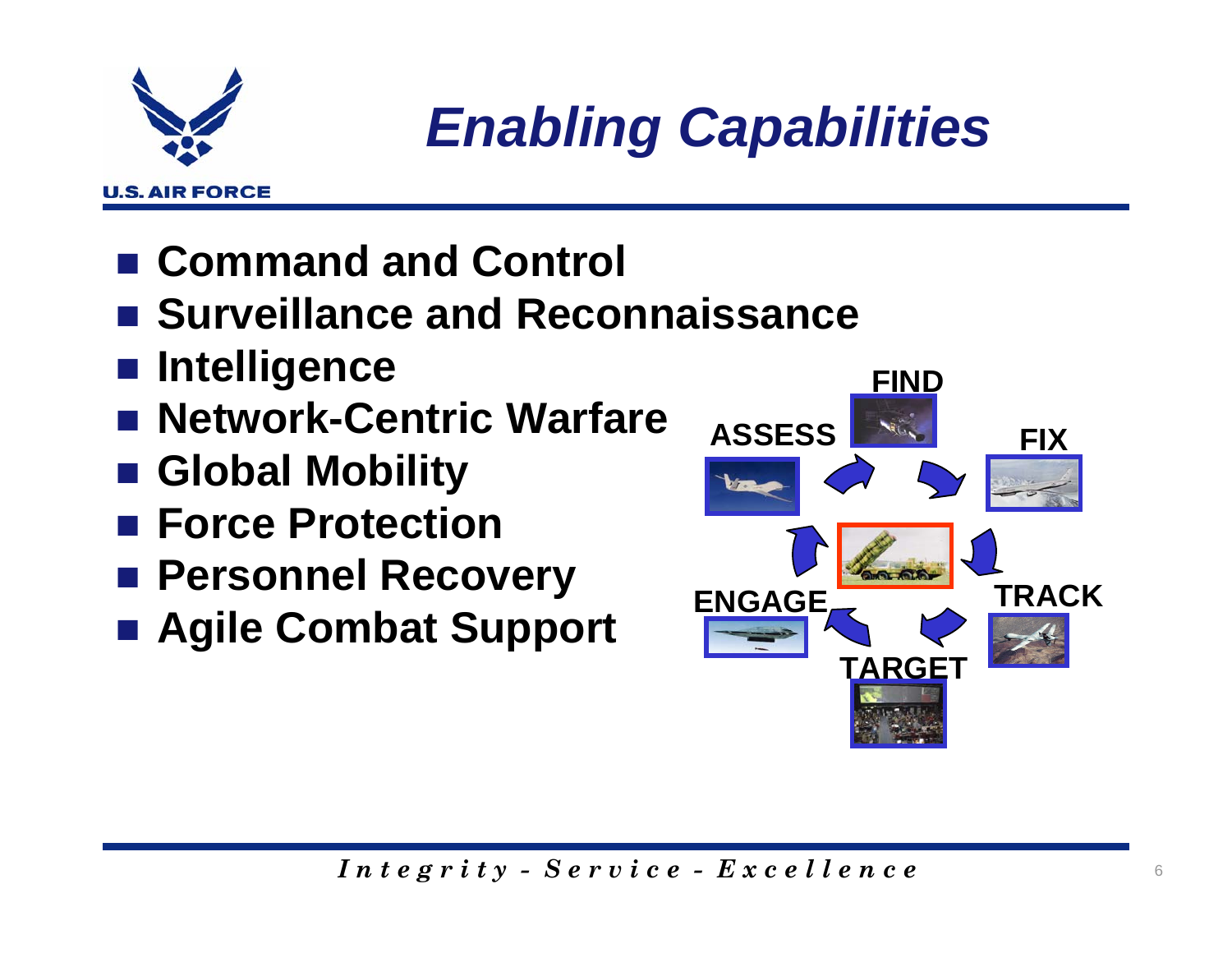

- **Rapid Strike – Quickly neutralize and adversary's high value targets through and in air, space and cyber domains, at the time of our choosing to achieve national objectives**
- Gain Access Project forces in anti-access **environments and create conditions to gain and maintain battlespace access for persistent joint forces to operate with acceptable risk**